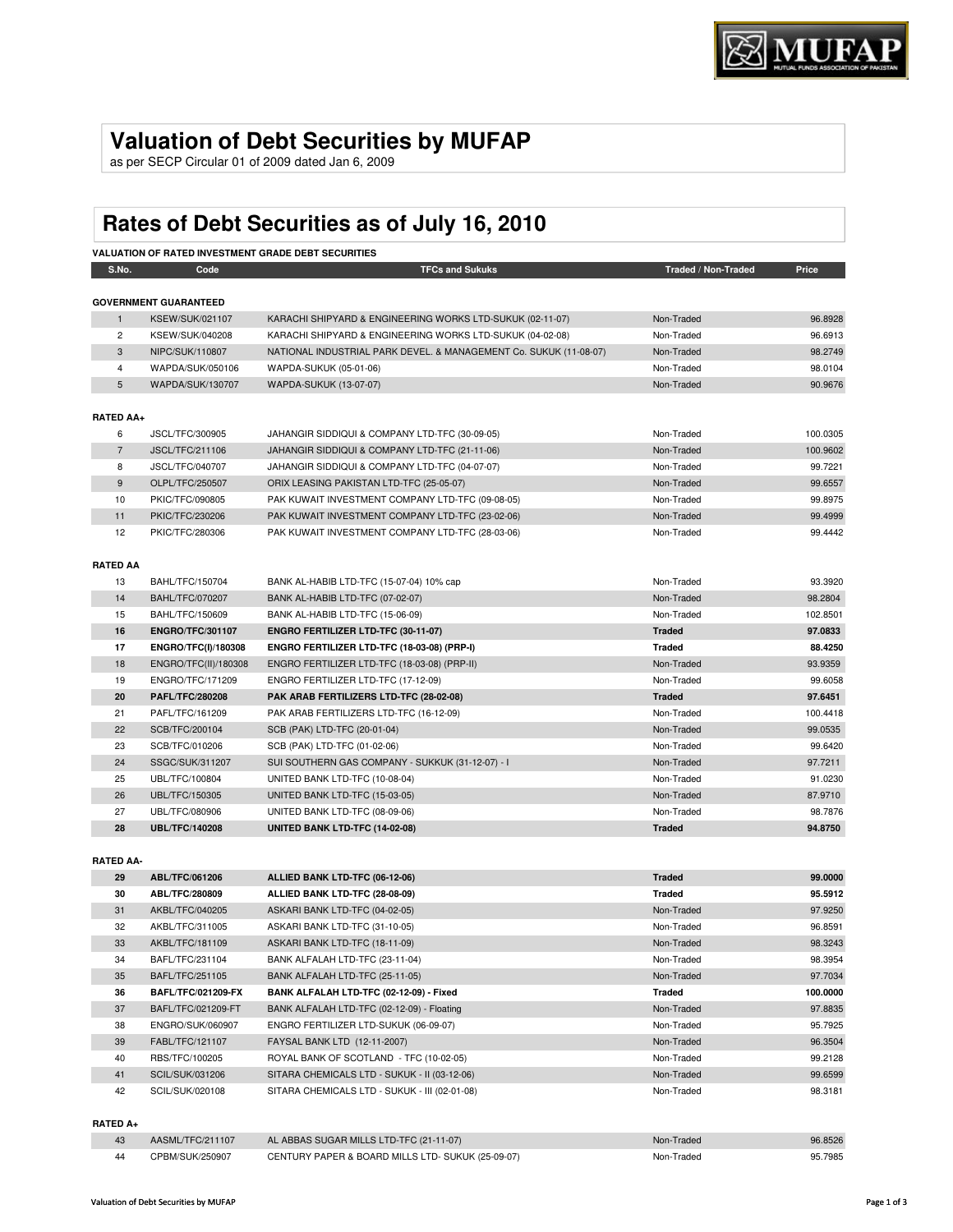

| 45 | EIBL/TFC/150307        | ESCORTS INVESTMENT BANK LTD-TFC (15-03-07)                          | Non-Traded    | 99.1631 |
|----|------------------------|---------------------------------------------------------------------|---------------|---------|
| 46 | FRSCL(A)/TFC/170107    | FINANCIAL REC'BLES SEC'ZATION CO. LTD-TFC CLASS "A"                 | Non-Traded    | 97.3919 |
| 47 | FRSCL(B)/TFC/170107    | FINANCIAL REC'BLES SEC'ZATION CO. LTD-TFC CLASS "B"                 | Non-Traded    | 97.3919 |
| 48 | HBFC/SUK/080508        | HOUSE BUILDING FINANCE CORPORATION LTD - SUKUK (08-05-08)           | Non-Traded    | 95.3403 |
| 49 | IGIBL/TFC/110706       | IGI INV. BANK LTD-TFC (FIRST INT'I INV. BANK LTD. - TFC) (11-07-06) | Non-Traded    | 99.3837 |
| 50 | KASBS/TFC/270607       | KASB SECURITIES LTD- TFC (27-06-07)                                 | Non-Traded    | 97.5854 |
| 51 | <b>NIB/TFC/050308</b>  | <b>NIB BANK LTD-TFC (05-03-08)</b>                                  | <b>Traded</b> | 95.9500 |
| 52 | PACE/TFC/150208        | PACE (PAKISTAN) LTD-TFC (15-02-08)                                  | Non-Traded    | 97.3764 |
| 53 | PMCL/TFC/310506        | PAKISTAN MOBILE COMMUNICATION LTD-TFC (31-05-06)                    | Non-Traded    | 98.6457 |
| 54 | PMCL/TFC/011007        | PAKISTAN MOBILE COMMUNICATION LTD-TFC (01-10-07)                    | Non-Traded    | 98.6850 |
| 55 | <b>PMCL/TFC/281008</b> | PAKISTAN MOBILE COMMUNICATION LTD-TFC (28-10-08)                    | <b>Traded</b> | 86.5000 |
| 56 | PEL/SUK/280907         | PEL-SUKUK (28-09-07)                                                | Non-Traded    | 97.8684 |
| 57 | PEL/SUK/300608         | PEL-SUKUK (30-06-08)                                                | Non-Traded    | 92.2373 |
| 58 | SNBL/TFC/050505        | SONERI BANK LTD-TFC (05-05-05)                                      | Non-Traded    | 96.2373 |

#### **RATED A**

| 59 | AZLC/TFC/050907    | ALZAMIN LEASING CORPORATION LTD-TFC (05-09-07) | Non-Traded | 99.7625 |
|----|--------------------|------------------------------------------------|------------|---------|
| 60 | AZLM/TFC/120508    | AL-ZAMIN LEASING MODARABA LTD-TFC (12-05-08)   | Non-Traded | 96.9223 |
| 61 | AML/SUK/210108     | AMTEX LTD.-SUKUK (21-01-08)                    | Non-Traded | 94.5694 |
| 62 | EBL/SUK/080908     | EDEN BUILDERS LTD. - SUKUK (08-09-08)          | Non-Traded | 95.7219 |
| 63 | JDWS/SUK/190608    | JDW SUGAR MILLS LTD. SUKUK (19-06-08)          | Non-Traded | 93.7327 |
| 64 | JDWS/TFC/230608    | JDW SUGAR MILLS LTD. TFC (23-06-08)            | Non-Traded | 93.6980 |
| 65 | OPTI/TFC/101007    | OPTIMUS LTD - TFC (10-10-07)                   | Non-Traded | 96.2039 |
| 66 | OLPL/SUK/300607    | ORIX LEASING PAKISTAN LTD-SUKUK (30-06-07)     | Non-Traded | 95.9188 |
| 67 | OLPL/TFC/150108    | ORIX LEASING PAKISTAN LTD-TFC (15-01-08)       | Non-Traded | 95.8329 |
| 68 | TRAKKER/TFC/150907 | <b>TRAKKER (15-09-07) - PPTFC</b>              | Non-Traded | 99.1887 |
| 69 | WTL/TFC/281106     | WORLDCALL TELECOM LTD.TFC (28-11-06)           | Non-Traded | 98.2875 |
| 70 | WTL/TFC/071008     | WORLDCALL TELECOM LTD-TFC (07-10-08)           | Non-Traded | 95.0763 |

### **RATED A-**

| AVH/TFC/300409   | AVARI HOTELS-TFC (30-04-09)                | Non-Traded | 93.3724 |
|------------------|--------------------------------------------|------------|---------|
| KASHF/TFC/051107 | KASHAF FOUNDATION - TFC (05-11-07)         | Non-Traded | 99.9525 |
| SSML/SUK/270907  | SHAHMURAD SUGAR MILLS LTD-SUKUK (27-09-07) | Non-Traded | 95.4048 |

#### **RATED BBB+**

|    | OTML/SUK/260908  | QUETTA TEXTILE MILLS LTD-SUKUK (26-09-08) | Non-Traded | 83.1889 |
|----|------------------|-------------------------------------------|------------|---------|
| 75 | SEARL/TFC/090306 | SEARLE PAKISTAN LTD-TFC (09-03-06)        | Non-Traded | 97.8304 |
| 76 | SMEL/TFC/160708  | SME LEASING LTD-TFC (16-07-08)            | Non-Traded | 96.8189 |

#### **RATED BBB**

|    | TELE/TFC/270505  | TELECARD LTD-TFC (27-05-05)              | Non-Traded | 90.2033 |
|----|------------------|------------------------------------------|------------|---------|
| 78 | TRIBL/TFC/151105 | TRUST INVESTMENT BANK LTD-TFC (15-11-05) | Non-Traded | 98.7157 |
| 79 | TRIBL/TFC/040708 | TRUST INVESTMENT BANK LTD-TFC (04-07-08) | Non-Traded | 88.8230 |
|    |                  |                                          |            |         |

#### **RATED BBB-**

| 80 | PAFL/TFC/140108 | AGRITECH LTD-TFC (14-01-08)   | Non-Traded | 84.3039 |
|----|-----------------|-------------------------------|------------|---------|
| 81 | PAFL/SUK/060808 | AGRITECH LTD-SUKUK (06-08-08) | Non-Traded | 81.5945 |

#### **VALUATION OF RATED NON-INVESTMENT GRADE DEBT SECURITIES**

| S.No.          | Code             | <b>TFCs and Sukuks</b>                                  | Traded / Non-Traded | Price   |
|----------------|------------------|---------------------------------------------------------|---------------------|---------|
| $4 * *$        | FDIBL/TFC/110907 | FIRST DAWOOD INVESTMENT BANK LTD. TFC (11-09-07)        | Non-Traded          | 70.9689 |
| $\overline{2}$ | GLL/TFC/040708   | GRAYS LEASING LTD. - TFC (04-07-08)                     | Non-Traded          | 75,0000 |
| $3***$         | SPLC/TFC/130308  | SAUDI PAK LEASING COMPANY LTD-TFC (13-03-08)            | Non-Traded          | 72.7827 |
| 4              | SLCL/SUK/010607  | SECURITY LEASING CORPORATION LTD-SUKKUK (01-06-07) - I  | Non-Traded          | 75,0000 |
| 5              | SLCL/SUK/190907  | SECURITY LEASING CORPORATION LTD-SUKKUK (19-09-07) - II | Non-Traded          | 75,0000 |
| 6              | BRRGM/TFC/070708 | BRR GUARDIAN MODARABA (07-07-08)                        | Non-Traded          | 75,0000 |

#### **VALUATION OF NON-RATED INVESTMENT GRADE DEBT SECURITIES**

| S.No. | Code            | <b>TFCs and Sukuks</b>             | Traded / Non-Traded | Price   |
|-------|-----------------|------------------------------------|---------------------|---------|
|       | DAWH/SUK/180907 | DAWOOD HERCULES-SUKUK (18-09-07)   | Non-Traded          | 98.0619 |
|       | SEL/SUK/160707  | SITARA ENERGY LTD-SUKUK (16-07-07) | Non-Traded          | 98.3443 |